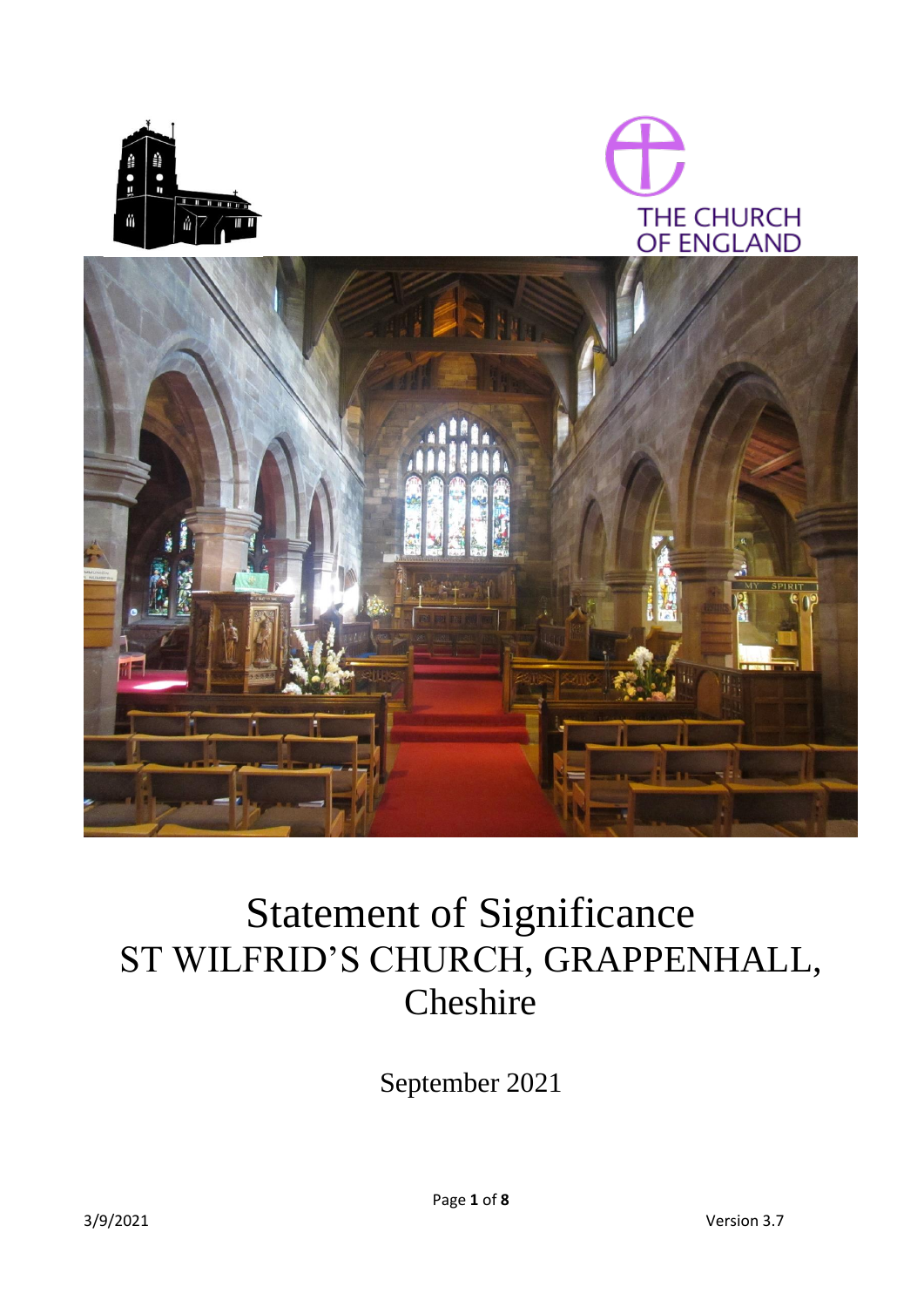# **Form 1A** (Rules 3.2 and 4.6) - **Standard Information**

| <b>Diocese of Chester</b><br><b>Church of St Wilfrid</b><br>In the Parish of Grappenhall                     |                                  |
|--------------------------------------------------------------------------------------------------------------|----------------------------------|
| Approximate date of church                                                                                   | 1120                             |
| Is the church listed?                                                                                        | Yes                              |
| If so, please state whether it is grade I, II* or II                                                         | 1                                |
| Is the church, churchyard or any adjoining structure wholly or partly                                        | <b>No</b>                        |
| scheduled as an ancient monument?                                                                            |                                  |
| Is the church, churchyard or any adjoining structure in a conservation                                       | Yes                              |
| area?                                                                                                        |                                  |
| If it is, please state which                                                                                 | The church and churchyard        |
|                                                                                                              | reside within Grappenhall        |
|                                                                                                              | <b>Village Conservation Area</b> |
| Is the church, churchyard or any adjoining structure in a national                                           | <b>No</b>                        |
| park?                                                                                                        |                                  |
| If it is, please state which                                                                                 | N/A                              |
| Is there any evidence that bats use the church, its curtilage or any                                         | No                               |
| adjoining structure?                                                                                         |                                  |
| Please give details of any privately owned chapels, aisles or windows                                        | N/A                              |
| Name of lay rector, if known                                                                                 | Diocesan role                    |
|                                                                                                              |                                  |
| Is the churchyard or burial ground consecrated?                                                              | Yes                              |
| Is the churchyard or burial ground still used for burials?                                                   | Yes                              |
| If the churchyard or burial grounds is no longer used for burials has it<br>been closed by Order in Council? | <b>No</b>                        |
| If it has, please give the date of the Order                                                                 | N/A                              |
| Are there any graves that are identified as war graves by the                                                | Yes                              |
| <b>Commonwealth War Graves Commission?</b>                                                                   |                                  |
| Please identify any historic structures, listed tombs, war memorials or                                      | Sundial in front of porch (1714) |
| significant trees in the churchyard or burial ground                                                         |                                  |
| Please give the name and address of the architect or surveyor                                                | Mark Pearce,                     |
| appointed for the church under the Inspection of Churches Measure                                            | Kulczyk, Pearce, Sanderson       |
| 1955                                                                                                         | 75 Wilmslow Road                 |
|                                                                                                              | Wilmslow                         |
|                                                                                                              | SK9 3EN                          |
|                                                                                                              |                                  |
|                                                                                                              |                                  |
| Signed:<br>Date:                                                                                             |                                  |

Office or position held: ………………………………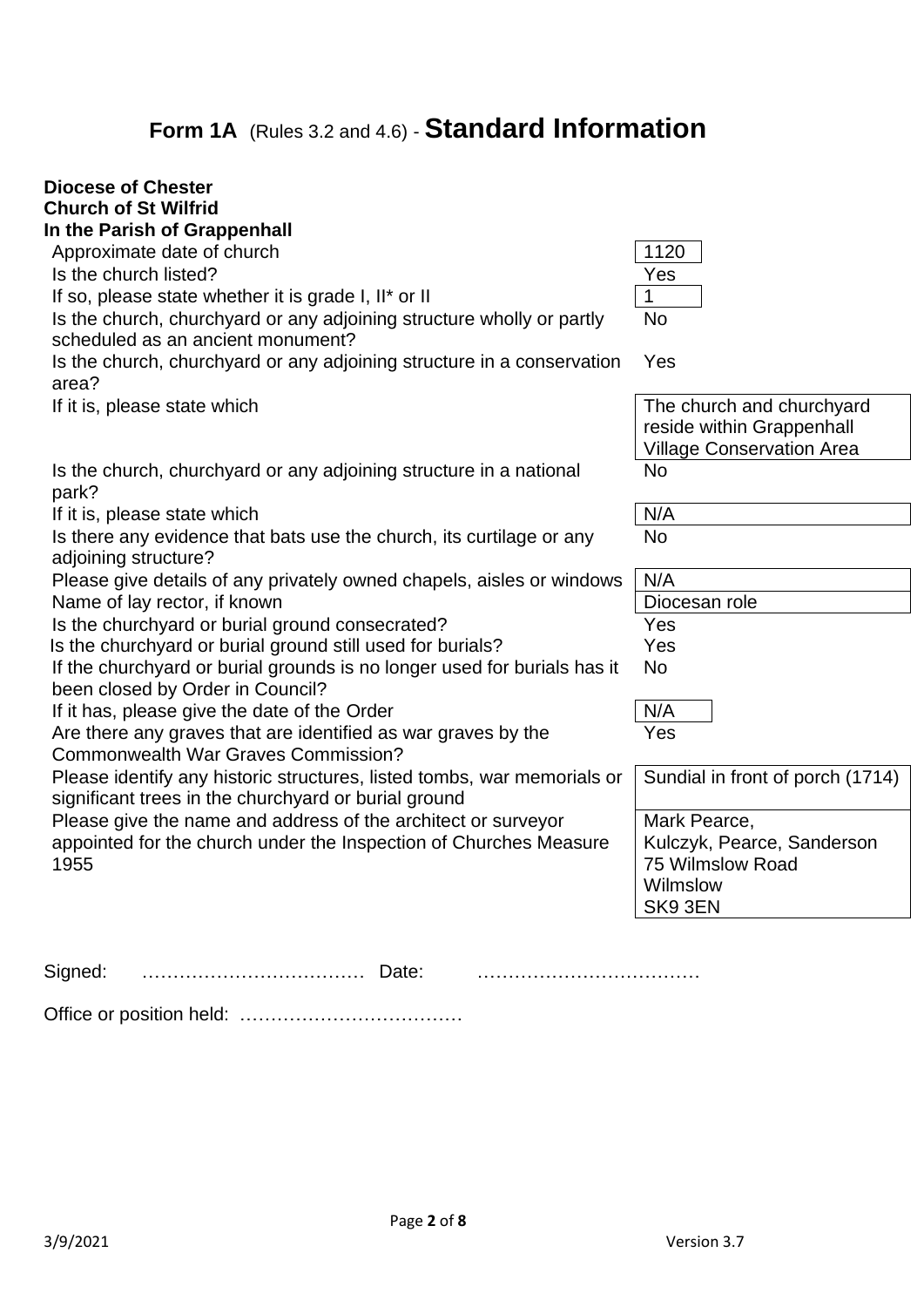#### **Section 1: The church in its urban / rural environment.**

#### **1.1 Setting of the Church**

Grappenhall is listed in the Doomsday survey as a small rural township with 6 adult male inhabitants. In 1881, around the time of the last major building improvement to St Wilfrid's Church, the civil parish had grown to  $788$  adults. By 2011 the civil parish had  $9.700<sup>4</sup>$ inhabitants. The population continues to grow, as the village is gradually enveloped by the growing conurbation of Warrington.

The oldest part of Grappenhall is the picturesque village centre on Church Lane. This linear settlement of intimate scale creates a strong and traditional village character, now a Conservation Area, comprising a mixture of mainly 17th to 19th Century buildings, which display a wide range of architectural styles and supporting features. Church Lane is partly cobbled and is flanked on its south side by substantial sandstone boundary walls. The focal point of the village is St. Wilfrid's Church. It is constructed in local sandstone and parts of it date back to the 12th century" 1 .

The setting of the ancient church within the conservation area provides a reassuring sense of the continuity of Christian worship, and rural peace in a rapidly urbanising landscape.

#### **1.2 The Living Churchyard**

The northern and eastern sides of the churchyard are fringed with trees which border the Bridgewater Canal, St Wilfrid's Primary School and the District Scout Campsite. As the church is part of the Grappenhall Village Conservation Area, all of the trees are protected.

No rare, protected or unusual flora or fauna have been reported in the churchyard.

#### **1.3 Social History**

The church continues to be the sole, local Parish Church for the people of Grappenhall, as it has been for over 800 years. Perhaps it's greatest cultural and religious significance is this record of continual service to local people. In 1068 Grappenhall was waste<sup>8</sup>, but the Normans were enthusiastic church builders, and early in the 12<sup>th</sup> century, local masons were commissioned to create a small stone church which today forms the foundation of the present, mostly 16th century, building.

The church has a plaque with a continuous record of Rectors of Grappenhall going back to Robert of Gropenhale, who is known to have witnessed a charter in 1189<sup>9</sup> . Throughout the turmoil of the reformation, civil war and then the 20<sup>th</sup> century aerial bombing that hit much of the Mersey valley, Grappenhall people have treasured their church and protected its artefacts. Today, babies can be christened in the Norman font, which was saved from destruction by being buried during the reformation. Visiting schoolchildren (and distinguished historians) can see the fragile windows that in 1316 the Boydell family installed to illustrate their honoured Saints.

The churchyard originally only ran to the south of the church, as shown on the 1828 Tithe Map<sup>7</sup>. During the 19<sup>th</sup> century, additional land was purchased on the North side (in several tranches) to extend the churchyard and enable the vestry to be built. <sup>2</sup>

It is an active churchyard, which is well maintained by volunteers known as God's Gardeners. The oldest memorial, dated 1624, is of the Drinkwater family of Thelwall. This is on the south side of the church. Church burial registers date back to 1574 and are preserved in Cheshire Records Office. The graveyard is actively used by the congregation and local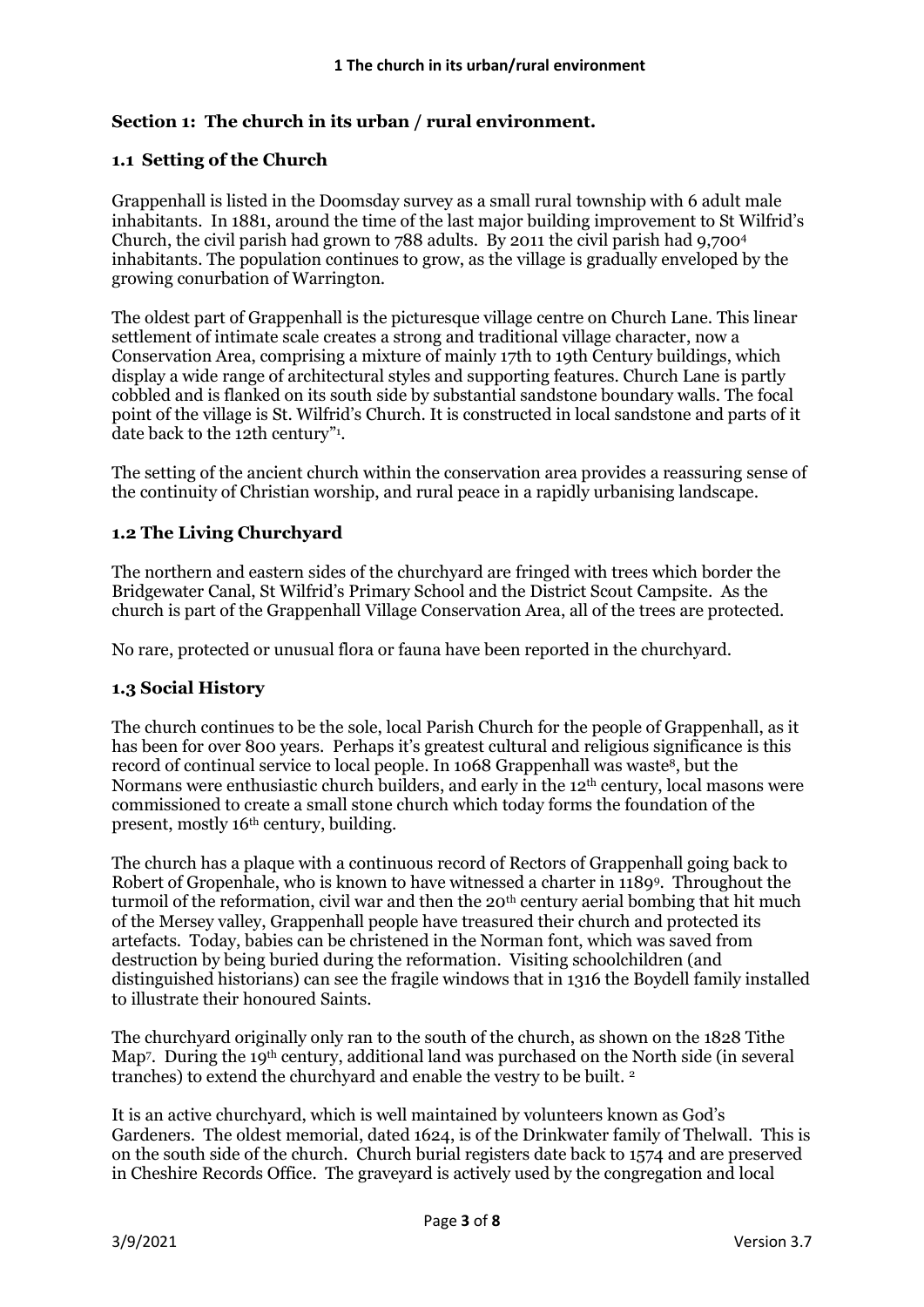residents. There are no grave memorials to people who have achieved national fame. A plaque was erected in Victorian times, commemorating Thomas Danyers of Appleton who fought heroically with the Black Prince at Crecy (1346), recapturing the prince's standard.<sup>2</sup> Thomas Danyers is an ancestor of the Leghs of Lyme. Thomas Peter Legh of Lyme was a major landowner in Grappenhall until his "Moiety of the Manor or Lordship of Grappenhall" was sold in 1827, however Grappenhall is not the established burial place of the Leghs of Lyme.

Around the Church there are reminders of the generosity of parishioners through the centuries, from the 12th century Parish Chest; the Jacobean oak table; the Bells dating back to 1700; a fine 19th century oak carving depicting the Last Supper and a similarly oak carved lectern and pulpit through to some Church Plate, donated within the last 50 years<sup>2</sup>. Their significance is that they provide tangible evidence that St Wilfrid's continues to serve local people and be cherished by them.

# **1.4 The church building in general**

The Norman church (circa 1120) was extended in 1334 with the addition of the Boydell Chapel, to the south. Virtually all of the Norman church was demolished in the rebuilding that was organised by the rector Richard Gerrard from 1527. The Norman corbel table and the foundations along the line of the original nave were retained as a support for the roof pillars. The Tudor restoration retained the south wall of the Boydell chapel and much of the 14th century glass. The tower and most of the present outline of the building were established in 1525. The vestry was added in 1851 and quite extensive, mainly internal changes were made in 1874, supervised by the Rector, Thomas Greenall.

#### In Summary:

Church, C12 (nave and corbel-table), 1334 (South Chapel), 1525-39 (tower and most of fabric), 1834 and 1874 (clerestory). Red sandstone with slate roof. West tower, aisled nave with south chapel, chancel, vestry and north transept. Tower of 3 stages has Tudor-arched west door, restored 4-light west window with panel tracery, diagonal west buttresses and square east buttresses, paired bell-openings with quatrefoil heads and crenelation. Aisle windows have round-headed mullioned lights. South chapel has reticulated tracery. Clerestory windows have paired round-headed lights. Vestry constructed in 1850 with east window (moved from chancel) has 5 lights with panel tracery. The south porch and north transept are probably 1874, by Paley and Austin.<sup>3</sup>

#### **1.5 The church building in detail**

The foundations of the 1120 church lie within the present nave and chancel.<sup>2</sup> The North aisle, the outer wall of which would form the inner wall of the extension, was added during the Tudor rebuilding in (1525- 1539).

In 1539 the tower appears to have been built before the north wall, as the north east buttress runs down to the ground and the west wall of the north aisle has been built to meet this with a straight joint without ties.<sup>2</sup> Visible on the tower is a relief sculpture of a "Cheshire Cat" <sup>1</sup> which may have inspired the young Charles Dodgson (aka Lewis Carroll), whose father was vicar of the nearby Daresbury church. There is an inverted V shaped marking on the tower showing where the roof beams of the original St Wilfrid's School were attached in 1712. The school relocated to its present building in 1846. 2

The piers of the arcade at the south side of the north aisle were found, in 1873, to be resting on the foundations of the north wall of the Norman church. The original corbel table, which once supported the Norman roof, can be seen above the arches of the south aisle, with its ornamentation of rudely carved gargoyles. Cheshire has very little Norman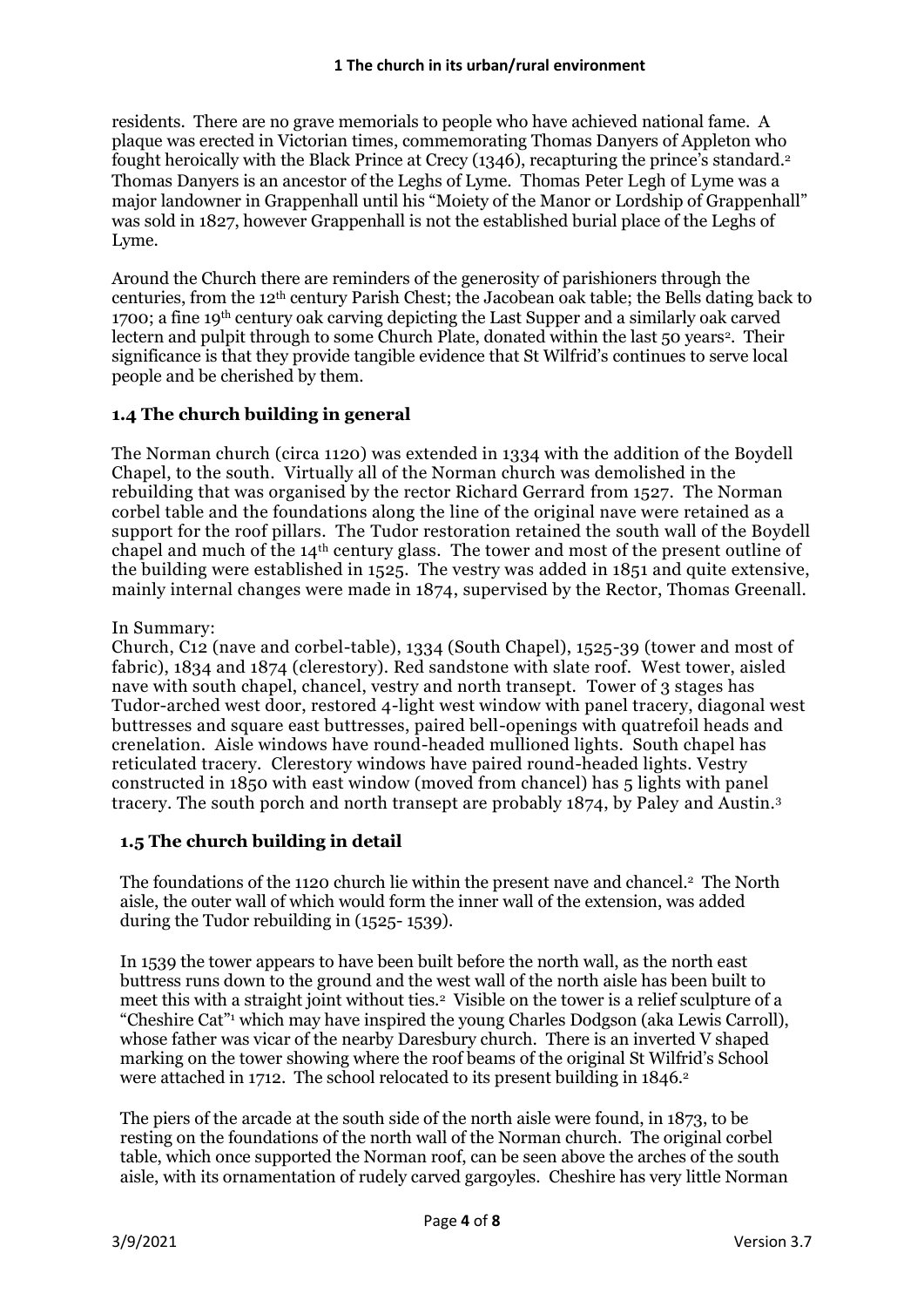stonework as, in Norman times, it was the poorest county in England<sup>10</sup>. In that context, the building has major regional significance.

In 1851 the vestry was thrown out to the North, converting the east end of the north aisle into a transept. The church is built of local red sandstone from the now closed, Cobb's quarry near Lumb Brook.<sup>2</sup> The 1874 reconstruction was the last major change to the church, when amongst other changes, most of the pews were removed.

#### **1.6 Contents of the Church**

Interior. - Continuous nave and chancel of 7 bays with 6-bay aisles. Octagonal pillars with plainly moulded caps carry double-chamfered arches. Easternmost the highly significant south window of south aisle has C<sub>14</sub> glass (re-arranged 1834) depicting St. John Baptist, St. Thomas, St. Bartholomew (flayed, carrying his skin over right arm), St. Mary Magdalene, St. James (or a pilgrim), St. Philip and an unidentified saint. The east window of south aisle is by Mayer of Munich and London. Fragments of medieval glass elsewhere.

Other regionally significant contents include the stone effigy in chancel (north side) of Sir William Boydell, died 1275, found in churchyard and placed in church 1874, restored. Norman arcaded rectangular font, found in churchyard and reinstated in nave 1874. C13 dugout chest. Peal of 8 bells: 5 by Bagley of Ecton Northants 1700, one by Richard Sanders 1718, the treble recast by J. Taylor of Loughborough 1890 and the 4th by Mears and Stainbank, who supplied 2 new bells, 1890.3. In 2018 the bell frame was replaced and a peel of 10 bells installed by J. Taylor of Loughborough. The 2 oldest bells are retained on the bell frame but are no longer in operational use, the other bells were recast to create our new 10 bell peel. A camera and display screen were installed in the Tower to help with bell ringer training.

#### **1.7 Significance for mission**

The building is very actively used as the Parish Church with a regular Sunday congregation averaging more than 200 people, which has been growing rapidly by about 40% since 2011 and is expected to grow further. In 2017 the government Housing Agency (HHA) was granted outline planning permission for 400 homes at Grappenhall Heys to provide urgently needed housing.

The ministry to children is particularly important for safeguarding the long-term future of both worship at St Wilfrid's and the historic building. Baptisms are currently in excess of 50 a year. The Preschool Praise group regularly attracts up to 30 children and their carers to worship on Wednesday afternoons. However, on Sundays the provision of a temporary crèche made from a circle of chairs at the west end of the church, is not a satisfactory solution for children, their parents or other members of the congregation. It can be noisy, and parents find it impractical to take their toddlers outside, cross a cobbled street and walk round into another building when a toilet is required. In 2020 Preschool Praise has been translated to the internet which children and their extended families can enjoy. They have now resumed using the church are all looking forward to being able to use the annex which has just completed construction.

Strenuous and sustained efforts have been made to offer age-appropriate worship to children aged 5-11 in the Parish Centre across the road. However, the correct provision needs to be in the right place. Attendances at the Parish Centre dwindled to the point when children's services in the Parish Centre stopped in 2014.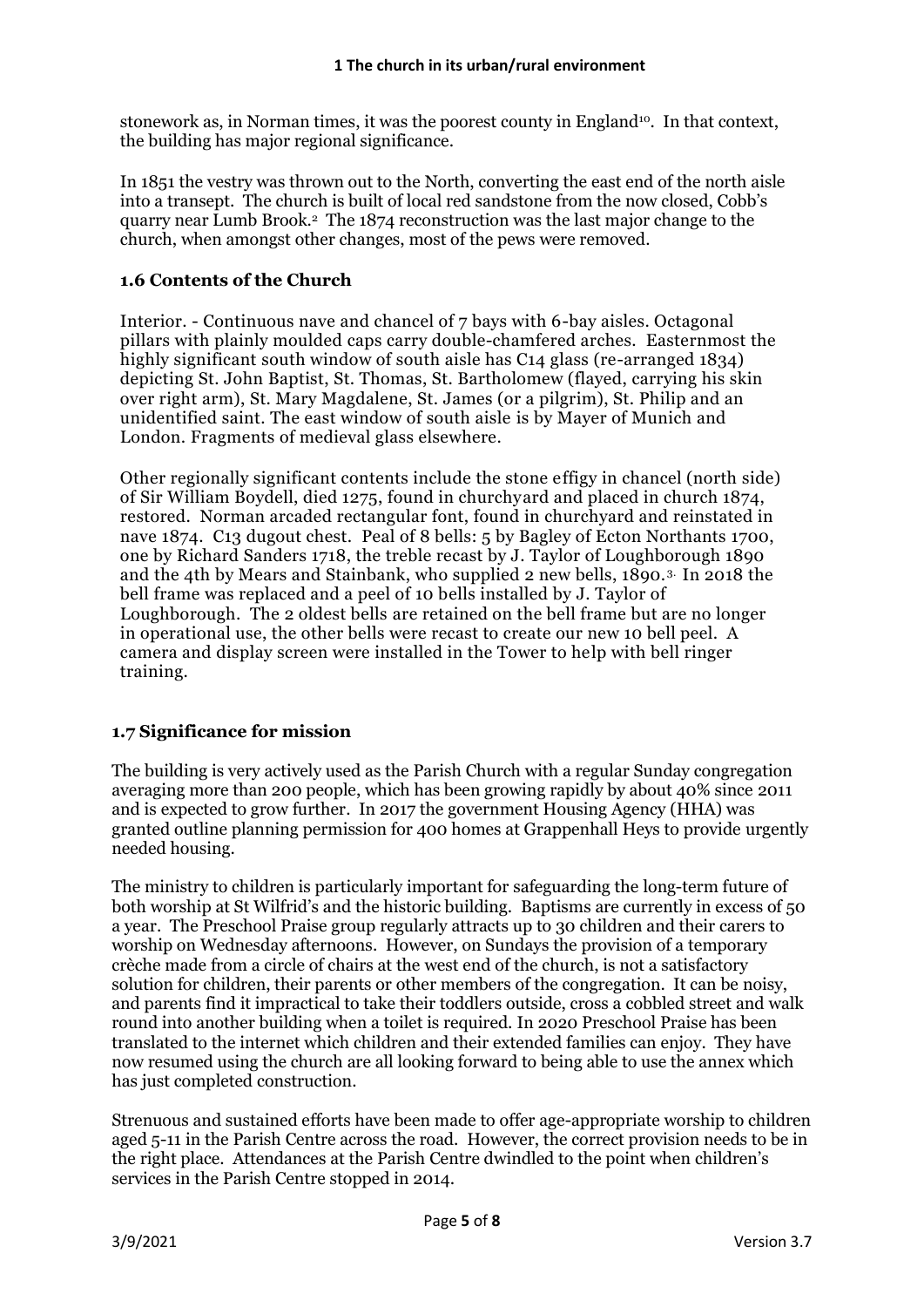Some 400 St Wilfrid's School pupils regularly attend mid-week or termly services, and attendances of the under 16s at regular Sunday worship show that there is a continued and growing potential for age-appropriate worship. Links have also been established with other schools in the Parish. They welcome the opportunity to make use of the new Annex with its meeting room, toilets and audio-visual facilities to extend children's learning opportunities.

Another significant group of facilities for the mission of the church is those that support the frailer members of the congregation. 22.4% of Grappenhall residents are aged 65+4. Loneliness has been identified as a significant social need, particularly amongst the 20-25% of residents in Grappenhall who are aged 65+<sup>5</sup> . Good a/v facilities are important to people attending church and also those who are participating via the internet linked to their TV.

With the new audio-visual facilities, the church can more fully address the needs of churchgoers and the community of Grappenhall, so this **historic building** will be *cherished* and *sustained* by Grappenhall people – thus fulfilling the St Wilfrid's vision for the future of this church.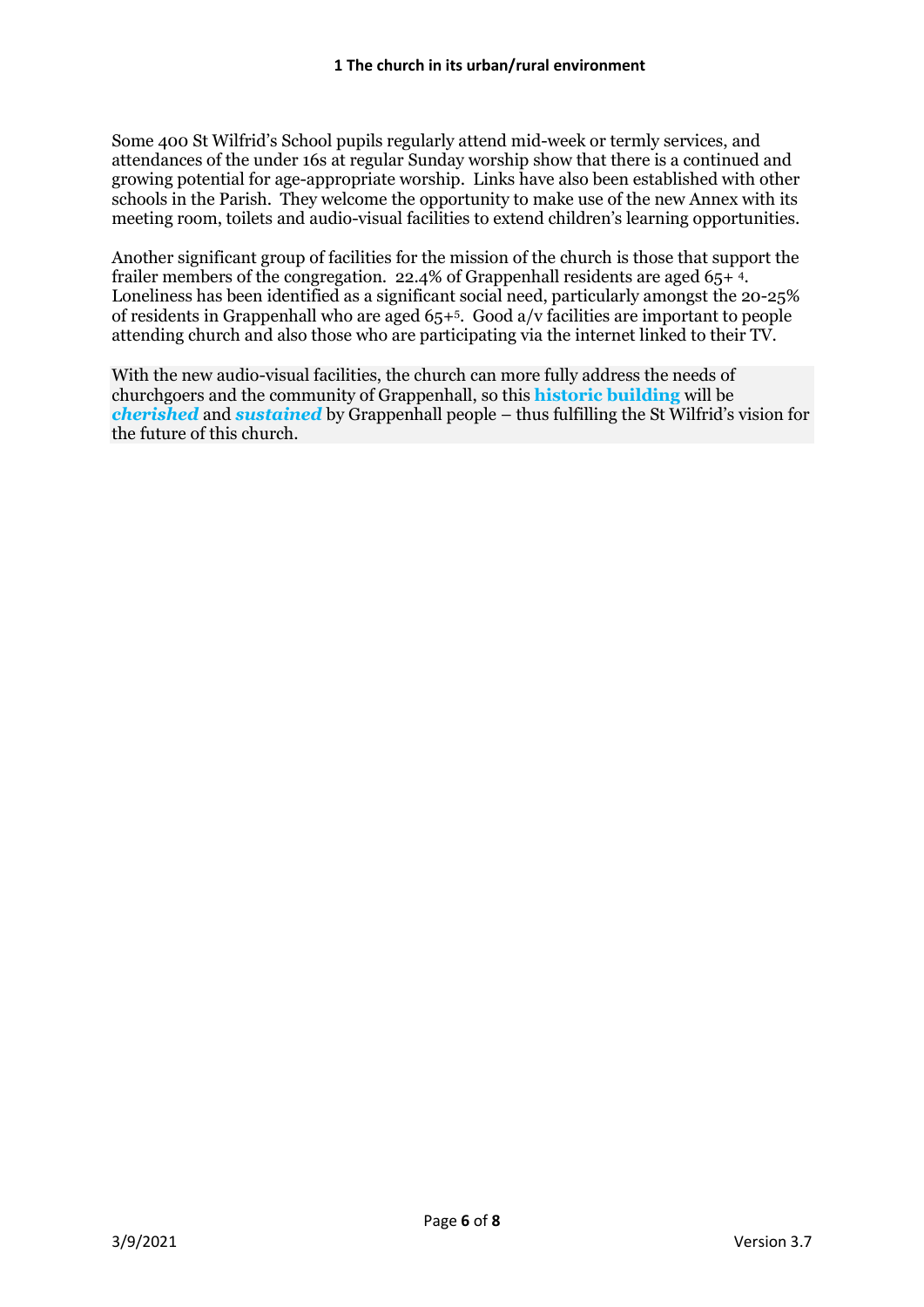# **Section 2 : The significance of the area affected by the proposal.**

#### **2.1 Identify the parts of the church and/or churchyard which will be directly or indirectly affected by your proposal.**

Only minimal physical changes will be required to the interior of the church to fit in the proposed addition to the audio-visual equipment to enable the whole cancel to be used for streamed services. The 2 pieces of equipment will be fitted on either side of the choir.

The small shelf high on the wall behind the pillar at the back of the north aisle can be attached using screws into the mortar. The wiring will be within existing ducting.

# **2.2 Set out the significance of these particular parts.**



A screen is installed on the masonry between the arches.

The bracket can be secured without damaging the stonework by using 2 steel bars which are attached using fixing points in the mortar between the stones. The screen would be slightly higher than could be reached by the young man in the photo. There is a slightly higher line of masonry which would enable the screen to be attached so it does not protrude beyond the arch.

There is no requirement for any drilling into the masonry. Only the 8cm wide edge of the screens at the sides of the choir will be visible in the view down the nave towards the altar.